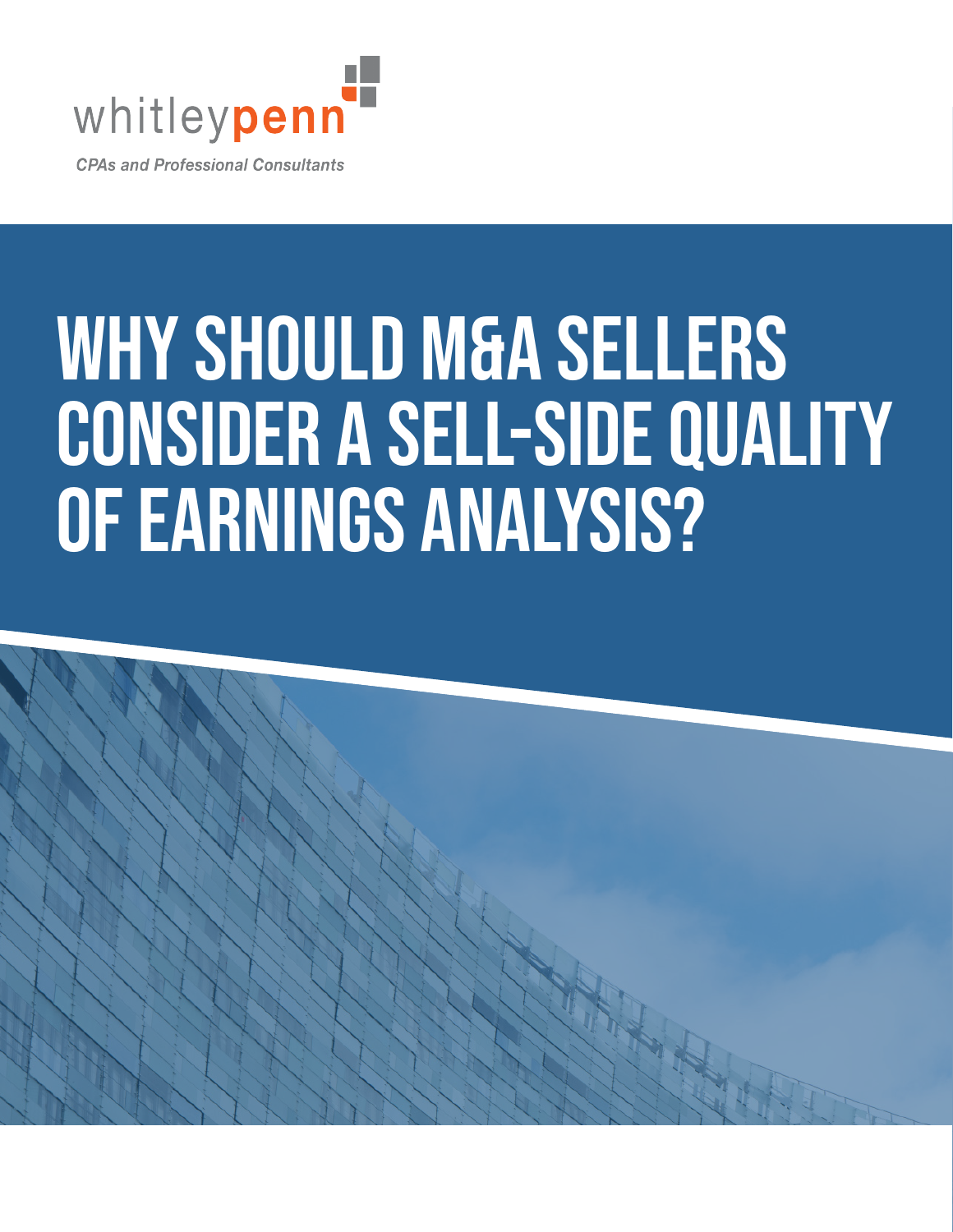# **Why Should M&A Sellers Consider a Sell-Side Quality of Earnings Analysis?**

#### **Introduction**

A Quality of Earnings analysis is the key piece of financial due diligence for M&A transactions. It identifies the profitability of the business, measured as Earnings Before Interest, Taxes, Depreciation and Amortization expense ("EBITDA") adjusted for any non-recurring revenues or expense items. M&A transactions are typically valued as a multiple of profitability quoted in adjusted EBITDA.

A Quality of Earnings analysis also examines the amount of net working capital required to operate the business without having to infuse additional capital subsequent to closing. M&A deals are commonly executed on a "cash free/debt free" basis, which means the seller keeps all unrestricted cash on the balance sheet but is required to repay all outstanding debt instruments at close. The purchase price is then adjusted up or down based upon the difference between the net working capital needed to operate the business (the "net working capital target") and the actual net working capital delivered at close.

Because adjusted EBITDA and the net working capital target are crucial aspects of all M&A transactions, the Quality of Earnings analysis ("QofE") is one of the most important aspects of the diligence process. While it has been very common for decades for buyers to engage a Quality of Earnings team, in recent years the market has embraced sellers engaging one as well before the transaction goes to market. This whitepaper details why it is best practice for sellers to engage their own QofE team even though the eventual buyer will likely also conduct its own financial due diligence evaluation.

# Every Nickel Spent on a QofE Turns into a Dollar

A sell-side Quality of Earnings often results in a higher sales price for the company. Because M&A transactions are valued as a multiple of earnings, the higher the earnings the higher the value. The sellside QofE team will likely uncover certain expense adjustments that would be considered addbacks to EBITDA to increase profitability which will then be multiplied by a market-based multiplier to calculate the transaction value.

First time sellers may wonder why adjusting addbacks are part of the process. In many cases, business owners have paid certain expenses related to prior years in the current year which should not count against the earnings in the current year. These are called timing adjustments. In other cases, there may be one-time events which should be removed because they will have no bearing on the future profitability of the company. Buyers are primarily interested in the profits the business will generate for them in the future.

As a case study example, perhaps the company being sold leases its office space from another entity owned by the seller but not included in the transaction. In this hypothetical example, the operating company is paying \$100k per year in rent to the real estate company but the typical market rate for similar properties is only \$40k and the buyer will enter into a new lease with the seller at this market rate. As such, \$60k of the rent expense would be removed, increasing profitability by that amount. Assuming a purchase multiple of seven times, that single adjustment would increase the valuation by \$420k. These types of above market payments are commonplace and just one of many possible examples of an individual expense that might be added back to profitability which may be identified as part of the QofE process.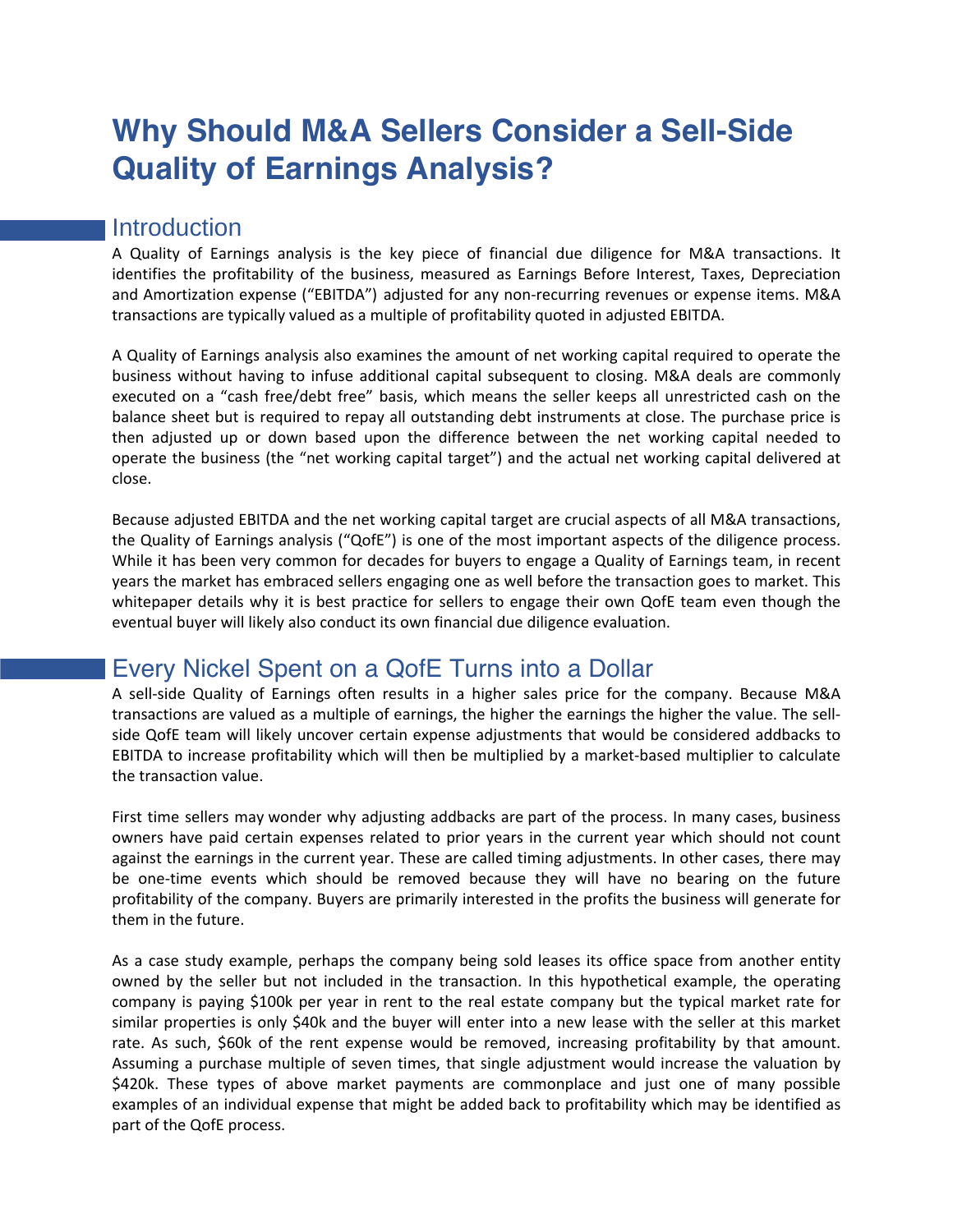While both the seller's QofE team and the buyer's QofE team will identify adjustments that move profitability both up and down, sellers should realize the buyer's diligence team has no incentive to go out of its way to propose addbacks that will cause their client to pay more for the business. In contrast, the seller's QofE team will put in more effort identifying addbacks because it creates a significant benefit for their client.

### A Defensible EBITDA Number Avoids Broken Deals

Buyers pursue deals within very specific size and industry criteria. If a deal is advertised at a certain level of profitability, the buyer is going to underwrite the deal using that profitability amount as the underlying assumption. If profitability ends up being substantially different during the buy-side QofE process, the deal will likely have to be transacted on different terms than originally agreed upon or fall apart completely. In our experience, a significant change in profitability expectations is the main reason that deals fall apart during the due diligence phase. A recent transaction we encountered underscores this point. When the deal went to market, the investment bankers indicated the company had \$1.8M in EBITDA. After the buyer's QofE process concluded, it became clear the actual EBITDA figure was \$280k, which is only 16% of the profitability originally advertised. As a result, the buyer walked away from the deal and the transaction never ultimately recovered. Had the seller engaged a QofE team before going to market, they would have already understood their company's true profitability of \$280k and their representatives would have pursued totally different buyers. Instead, both sides incurred significant costs without a transaction actually occurring.

# Buyers Bid High When They Perceive a Deal is Clean

As is the case in any negotiation, buyers have a range of prices they would potentially be willing to pay. If they perceive a deal to have unreliable accounting records and a lot of other obstacles to overcome, they are going to bid on the low end of their range. If they read the sell-side QofE and can develop confidence in the accounting records as well as the deal being free of obvious obstacles, often they will be more comfortable bidding at the upper end of their range. While the company's profitability is based upon actual historical metrics, the purchase multiple is market driven. A buyer may be willing to pay a higher multiple on the same earnings if the deal appears to be clean and easy to transact. The difference between an additional one or two times earnings in transaction valuation could easily amount to millions of dollars in favor of the seller.

In addition, the purchase multiple dictated by the market is heavily influenced by how many interested buyers exist in the market. If the seller is able to distribute a Quality of Earnings analysis that reinforces the attractiveness of a deal, there is likely going to be a greater number of interested buyers. The increased demand for a deal will inevitably drive the price up if buyers have to compete with one another. In contrast, without a sell-side QofE there may still be market interest but the total demand could be weaker, which would exert a downward pressure on transaction valuation.

# Expedited Buyer Diligence Process

The sell-side QofE could also be described as a practice run of what the seller and the management team are going to experience during the buyer's due diligence process. Since many management teams have not been through a due diligence process before, preparation in advance may be helpful. In addition, as a result of the sell-side QofE process, the company is already going to have assembled many of the documents and data information the buyer's due diligence team is going to request. Once a buyer is interested, the company can provide access to the existing data room, which will accelerate the process faster than if all materials needed to be assembled from scratch at that time. Of course, time will have passed, and some updated financial data will need to be added to the existing information, but documents like key contracts and historical bank statements will already be readily available in the data room.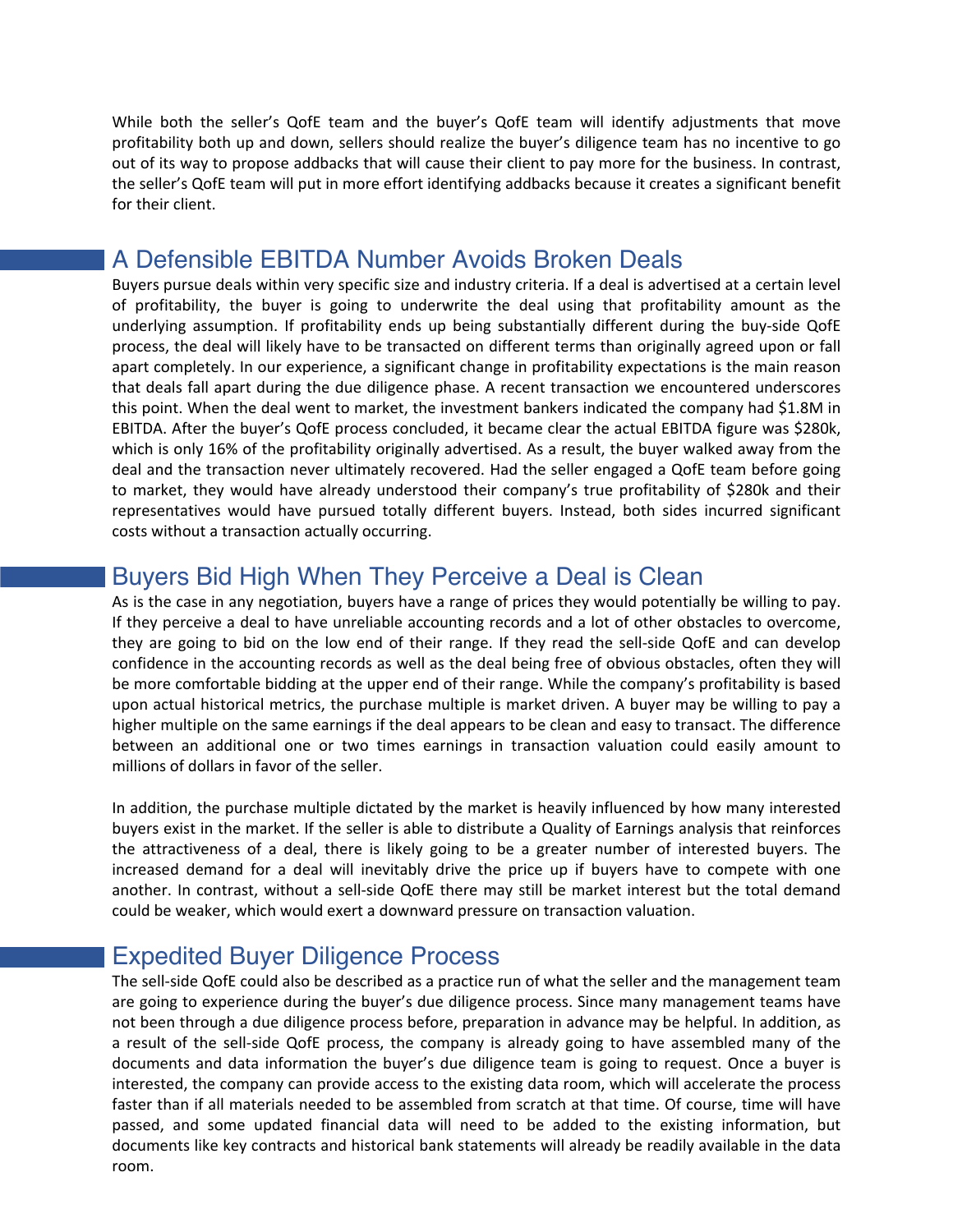Why is this significant? Quite simply: time kills deals. The longer the buyer's due diligence process lasts, the more opportunity there is for the deal to fall apart entirely as future events may deter a buyer's interest. The reality is that no deal is finished until the final purchase agreement is signed and every day in between is a chance for the deal to fall apart. Sellers can minimize this transaction delay risk by having a sell-side QofE ready to hand to the buyer at the beginning of their diligence process.

#### You Need to Know About Issues Before the Deal Hits the Market

The seller's QofE team may uncover significant problems which could negatively impact the transaction process. Depending on the nature of these problems, they can potentially be operationally resolved before a deal goes to market. Had the seller not been aware of these issues, they could surprise all parties and derail a deal once a buyer had expressed interest.

Even if an issue cannot be totally resolved before going to market, the sell-side QofE team can assist the seller in developing a plan to communicate the resolution strategy with the potential buyer. For example, maybe the company has a customer concentration issue but the sell-side QofE team can help investigate reasons that mitigate this risk for a buyer.

#### An Additional Advocate for You During Buyer Diligence

Your investment banker will be an advocate on your behalf over the course of the sales process. Also having an accounting team specializing in M&A advocating on your behalf strengthens your side in the negotiations. The sell-side QofE team frequently conducts financial due diligence on behalf of buyers in other transactions. They have the technical knowledge to respond to key accounting questions which will come up during the buyer's diligence. For our sell-side QofE projects, we commonly schedule a call with the buyer's diligence team to answer any questions they may have after reading the report. Often key points of dissention can be swiftly handled in these calls which could be much more difficult to handle without the aid of a M&A accounting specialist.

#### Establishing an Advantageous Net Working Capital Target

A Quality of Earnings does not only analyze a company's profitability. It also evaluates the amount of net working capital required to operate the business, which is referred to as the net working capital target. This amount can also have a significant impact on the valuation of the company because the agreed upon general purchase price will be adjusted up or down at close depending on whether the company is delivered to the buyer with more or less net working capital when compared to the agreed upon target. A sell-side QofE helps to firmly establish the seller's position in the negotiation regarding what an appropriate net working capital target amount should be.

It is generally in the seller's interest for the net working capital target to be as low as reasonably possible. Having a low net working capital target amount reduces the possibility for a purchase price decrease related to the difference between what net working capital was actually delivered and the net working capital target amount. The sell-side QofE team can help develop a net working capital strategy that is reasonable for your specific circumstances. It can also identify particular trial balance accounts which may potentially need to be removed from the net working capital calculation for various situation-specific reasons. In general, while the definition of net working capital as current assets minus current liabilities is objective, in reality a particular net working capital target for a specific situation is a matter of negotiation. Perhaps there are business specific reasons why one approach versus another should be used. As a result, having an advocate on your side who specializes in setting net working capital targets will be beneficial.